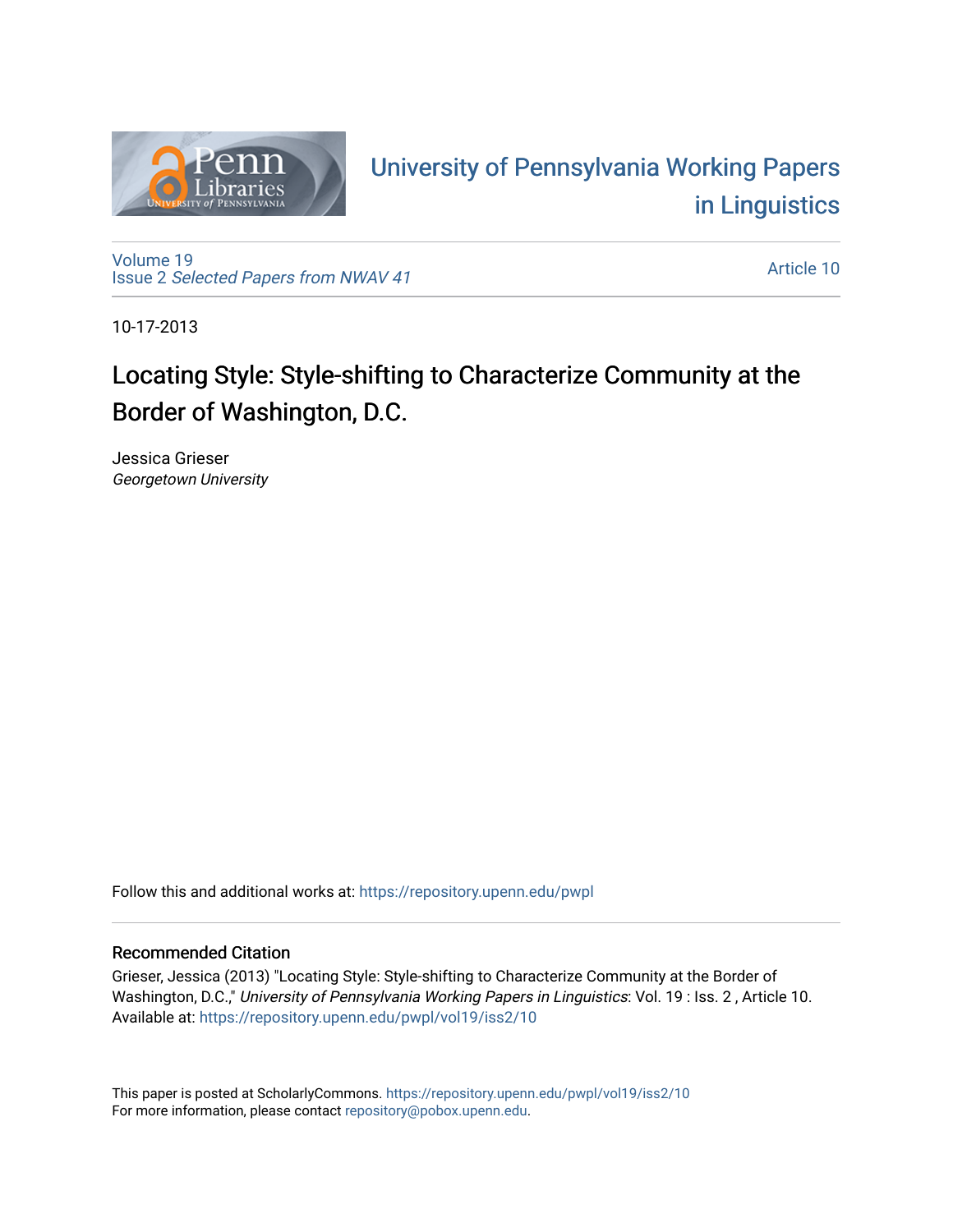## Locating Style: Style-shifting to Characterize Community at the Border of Washington, D.C.

## **Abstract**

While a number of sociolinguistic studies have examined intraspeaker variation and how it allows a speaker to negotiate identities related to class, much of the existing work on speakers and their physically-delimited communities has focused on interspeaker variation. The present study examines (th) and (dh)-stopping in two sociolinguistic interviews conducted as part of the Language and Communication in the District of Columbia (LCDC) project (Schilling and Podesva 2008). It examines topic-related style-shifting in two African American speakers, matched for age, from one neighborhood in the District of Columbia known for its high integration and cross-racial acceptance. As Washington, D.C. is a city whose rate of racial segregation is increasing (US Census 2010), I argue that these speakers use this ethnoracially-marked phonological variant in topic-based style shifting as a means of aligning with the race-neutral identity of the community of Takoma. Statistical results, supported by discourse analyses of the content of both speakers' talk, reveal that both speakers vary their rates of the stopped variant to contrast constructed dialogue of Takoma residents and non-Takoma residents and in talk about their relationships with their community in ways which reinforce the indexical links they make between themselves and the reification of Takoma as racially-neutral, integrated space. Many studies have shown that processes understood to be indexical of racial and class identities on an interspeaker level also function on an intraspeaker level (e.g. Rickford and McNair-Knox 1994). This study provides evidence that speakers' indexical relationships to their physical community can be studied at the level of the individual speaker as well.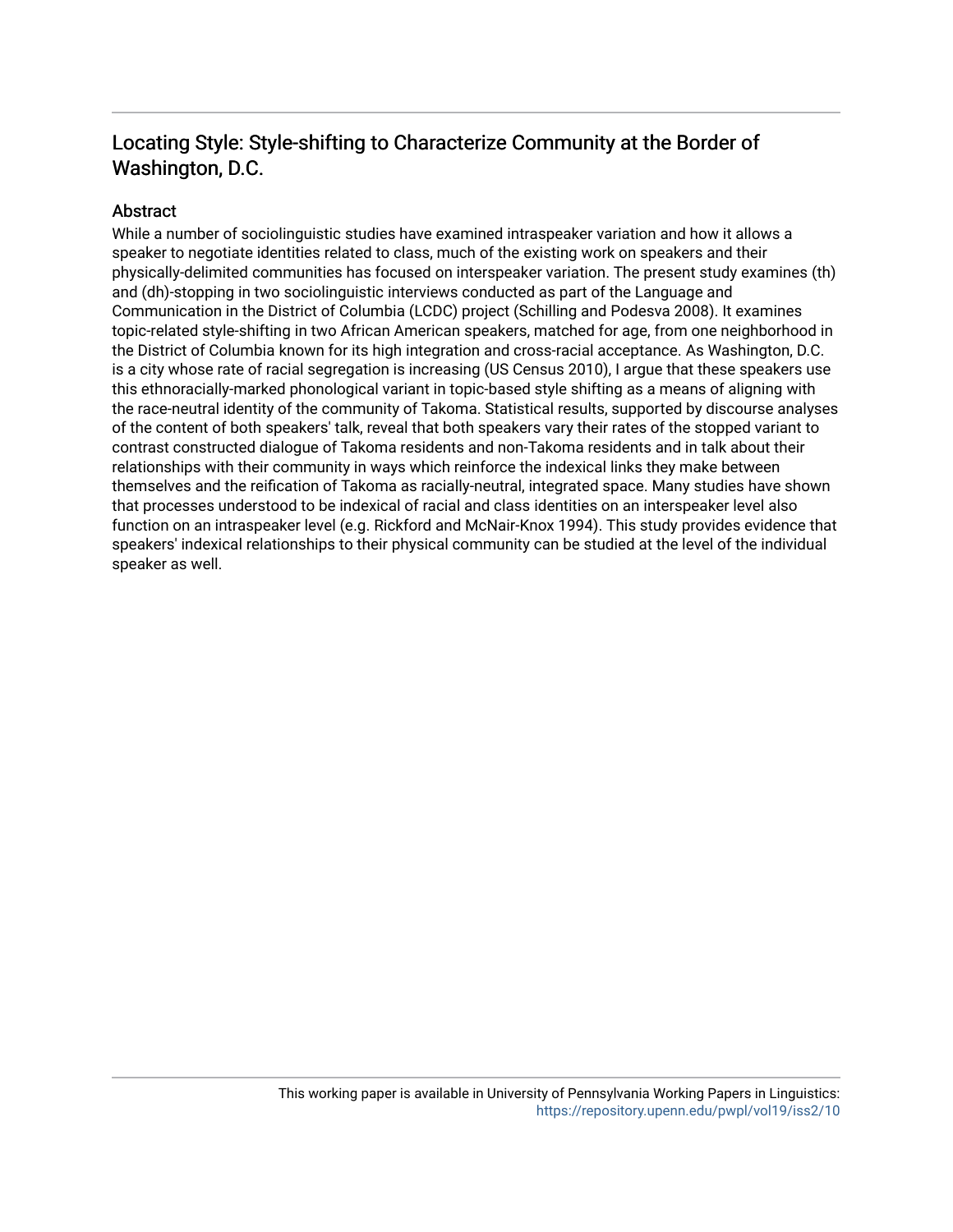## **Locating Style: Style-shifting to Characterize Community at the Border of Washington, D.C.**

Jessica Grieser\*

## **1 Introduction**

Language practice is instantiated in community as a means for community members to show affiliation or distance (cf. Eckert and McConnell-Ginet 1992, Bucholtz 1999, Labov 1966 and others). But what, exactly, do we mean by a "community?" We might understand community to be defined interpersonally based on shared social practice (Bucholtz 1999, Eckert and McConell-Ginet 1992) geographically (Becker 2009, Johnstone and Kiesling 2008, Labov 1963, Labov 1966; Labov 1972a), but in all instances, linguistic practice is a means for community members to index themselves as members of that community.

Yet for most, the meaning of *community* comes from understandings of communities that are delimited by physical space; a neighborhood, a city, a school. Those who reside, do business, or otherwise inhabit that physical space become members of the community which that physical space defines. Tapping into the language practices of those who inhabit a physically bounded space can shed light on discourses that are meaningful to the members of that community, and also on the ways in which the community understands itself.

The present study examines topic-related style-shifting in two speakers from one neighborhood in the District of Columbia. I argue that these speakers use an ethnoracially-marked phonological variant (stopping of interdental fricative) as a means of both indexing racial identity for themselves and also of rejecting the construction of their community as racialized space.

### **2 Style-shifting as a Means of Expressing Community Identity**

Many studies of language and place have looked rather extensively at groups of speakers, and the ways in which they collectively use linguistic variables to index ideologies of place and community membership. The most well-cited of these is Labov's (1966) study of the Lower East Side of Manhattan, and the linguistic features, particularly post-vocalic  $\pi$  deletion, which index a lower east-side identity for the speakers there. This identity was found to be tied to other facets of group identity relevant to the lower east side community, such as race, class, and orientation toward other New York communities. Thus the indexical field (Eckert 2008) for post-vocalic /r/ deletion at the time of Labov's study might encompass things such as "working class" and "blackness" as well as indexing residency in a particular locale.

These indexical links may shift, however, with the way the landscape itself changes over time. In her revisit to the Lower East Side, Becker (2009) explores the meaning of post-vocalic /r/ deletion forty years after Labov's initial study. In the intervening years, the lower east side has become a heavily gentrified and trendy area, home to Greenwich Village and other highlydesirable communities in Manhattan. Becker posits that in the face of so much migration to the area, /r/ deletion has become a marker of an "authentic lower east side" identity which allows longtime residents to make a linguistic differentiation between themselves and the gentrifying newcomers to the neighborhood.

Studies of the speech of entire communities such as these provide a great deal of information about what kinds of variants are available for speakers to draw upon. Yet studies of many speakers within a community which explore macro-level connections between language practice and identities of place and race may overlook subtleties in the complex negotiation of situating oneself as a member of a particular community through one's language practice (Podesva 2007, Schilling-Estes 2004). While interspeaker variation studies are useful tools to explain the ways ideologies and identities of place are negotiated, closer examinations of variation within the speech of individual speakers, known as intraspeaker variation, sheds light on the ways the practices ascribed to

 <sup>\*</sup> <sup>\*</sup>I would like to thank Dr. Robert Podesva and the attendees of NWAV 41 for their feedback on this paper. Any errors are my own.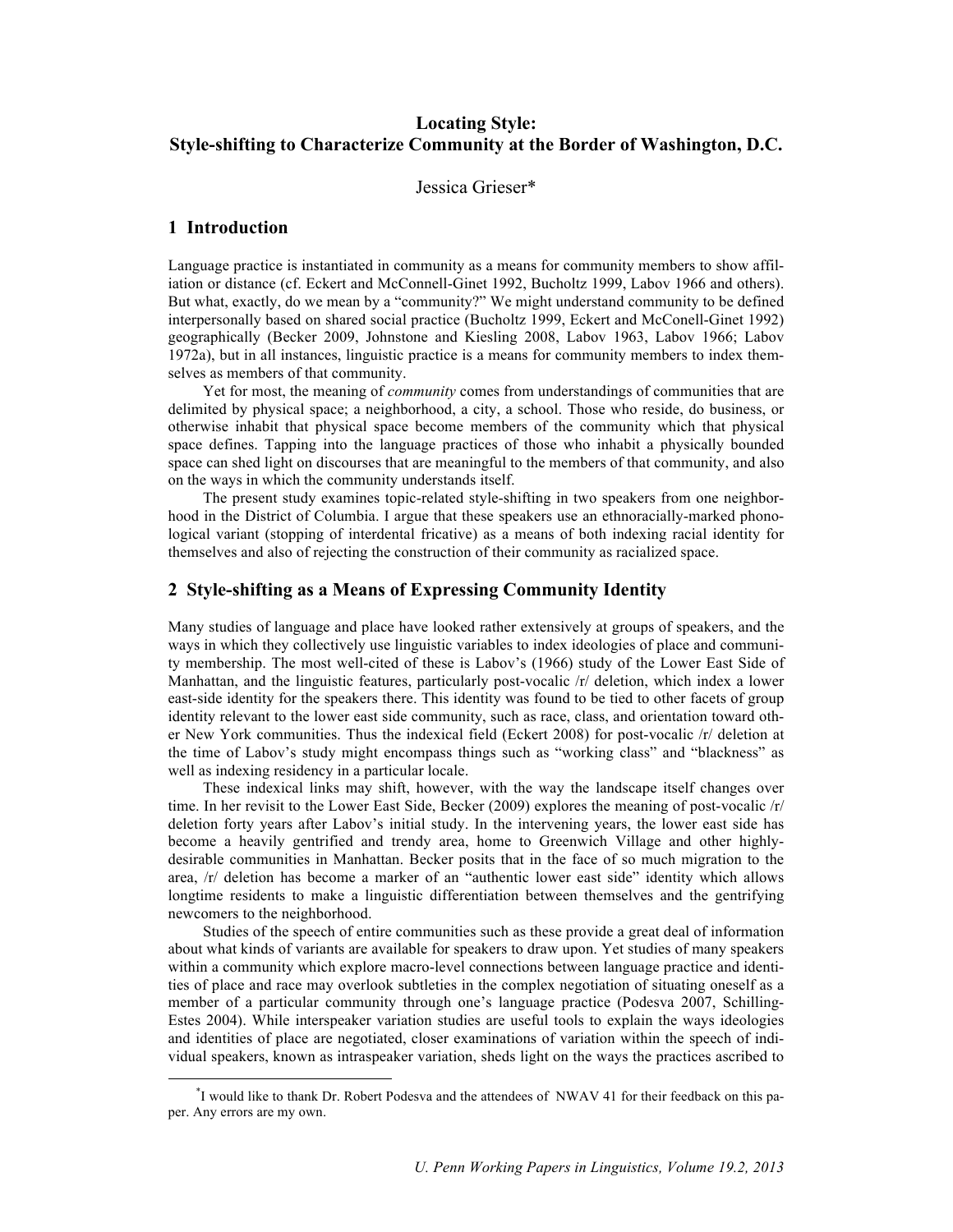any given group function on an individual level. Speakers may vary their speech for many reasons: in order to indicate a stance (Du Bois 2007) taken toward an individual or concept, which has been argued to motivate variation at both the segmental (Podesva 2008) and suprasegmental (Nielsen 2009) level; in order to express distance from or solidarity with a real or imagined audience (Bell 1984, Rickford and McNair-Knox 1994, Hay, Jannedy, and Mendoza-Denton 1999); in order to create or reject indexical links between language and racial identity (Anderson 2008, Podesva 2008); or in order to embody a particular character type (Podesva 2007).

These multiple meanings which can be expressed through style shifting make intraspeaker variation a rich resource for understanding the kinds of links that speakers make between themselves as members of a particular place-based community—the connections which turn physical space into socially meaningful place (Scollon and Scollon 2003). Yet thus far relatively few studies have examined intraspeaker variation as a means of exploring how individuals may use style shifting to indicate ties to the locales in which they live and work. The current study, which examines topic-induced style shifting in the speech of two African American residents of the same neighborhood in Washington, D.C., is an exploration which intends to begin to fill this gap.

It is often the case that discourses of place evoke discourses of self, for as one negotiates oneself as a member of a particular community, one also identifies with or distances oneself from the character type which may be associated with that community. For example in Johnstone and Kiesling's (2008) work, to accept the identity of "Pittsburgher" is to also tie to higher-order indexical links which ascribe a particular character type, that of the white male steelworker, to the identity of "Pittsburgher." In Modan's (2007) exploration of the District of Columbia community Mount Pleasant, to embody the identity of a Mount Pleasant resident is also to take on an identity of urban, multiethnic cosmopolitanism. These sorts of place-to-character links make discourses of place an interesting site to explore the ways in which ideologies of race, class, urban/suburban, and the like become codified in a physical space. The present study examines one such physical space, the neighborhood of Takoma, D.C./Takoma Park, Maryland.

Takoma/Takoma Park (hereafter called Takoma) is a neighborhood directly on the border between Washington, D.C. and Montgomery and Prince George's counties, Maryland. Considered one of the wealthier neighborhoods of Washington, D.C., Takoma has a median household income of \$66,600 as of the 2010 census according to the Takoma Park Census and Community Information Website (TPCCI), approximately \$14,000 more than the national median. The neighborhood is also relatively ethnically balanced, with a population that is 49% white and 35% African American. It is also a highly educated community, with over 91% of its adults residents holding high school diplomas, and 53% holding bachelor's degrees or higher.

Its relative racial balance, as well as its situation at the border of suburban Maryland and urban Washington D.C. makes Takoma a site uniquely positioned for analysis of discourses about place and race in the Washington D.C. region. By examining the ways residents of Takoma talk about themselves and their community, we can find both discourse and phonological evidence that sheds light on speakers' ideologies of themselves and their community.

#### **3 Method**

The present study combines variationist sociolinguistic techniques with discourse analysis to unearth some of the ways in which members may situate themselves as racialized members of a supposedly race-neutral community. Below I will discuss briefly the variable under study, the informants, and the quantitative methods used to study this variable.

#### **3.1 The Variable**

This study explores phonological variation in a particular segment, the voiced and voiceless interdental fricative [ð] and [θ]. Fortition of these segments to [d] and [t] respectively is a known feature of African American English (AAE) (Fasold 1972, Labov 1972b, Rickford and Rickford 2000, Thomas 2007) and has been shown to be used in audience-directed and topic-based style-shifting (Rickford and McNair-Knox 1994, Grieser 2010). In addition, studies such as the one conducted among Cajun English speakers by DuBois and Horvath (1998) have tied the fortition of the inter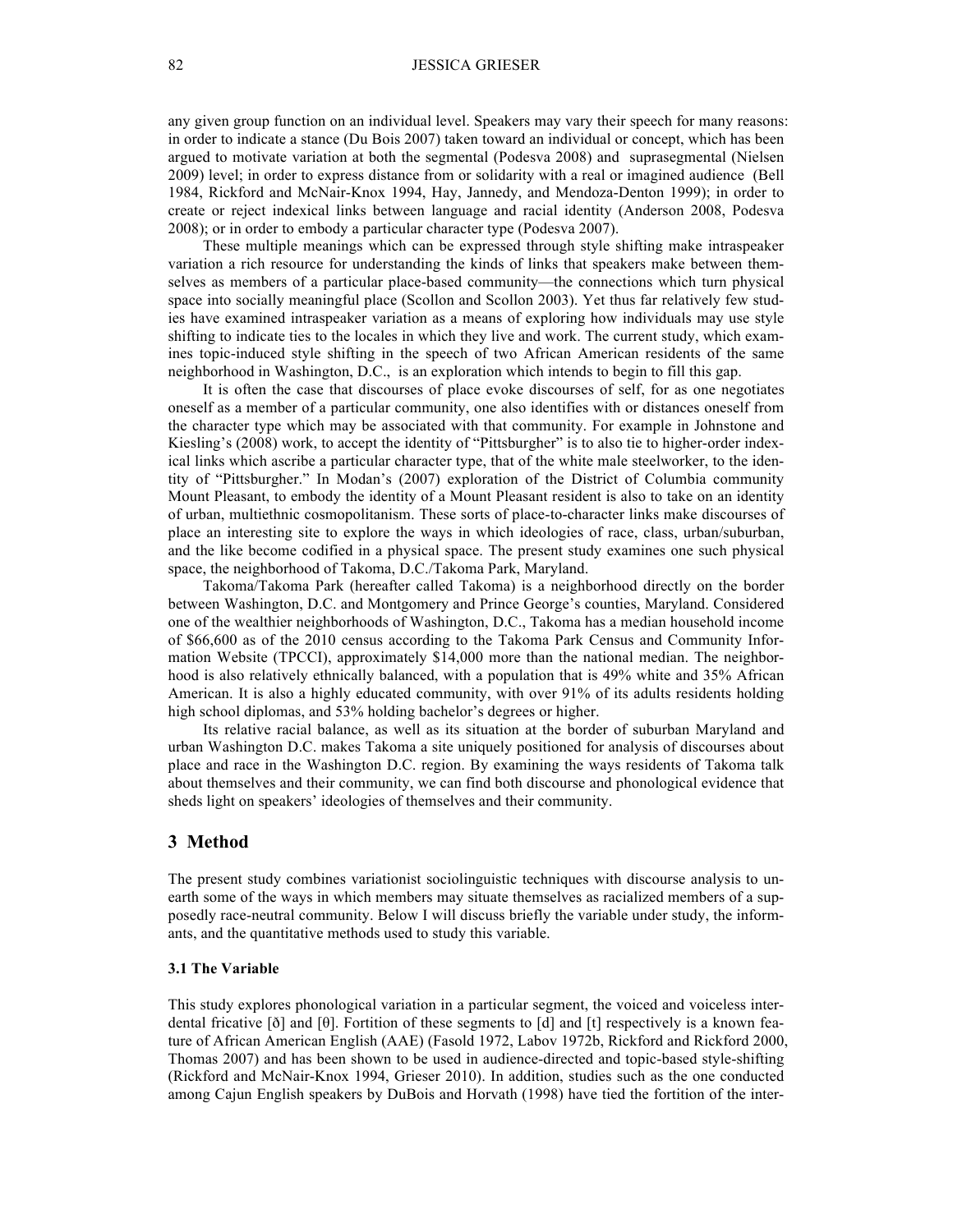dental fricative to both gender identity and community affiliation. In the present study, I use topicbased style-shifting to examine the ways in which this feature helps two speakers characterize their neighborhood as aracial space.

#### **3.2 The Informants and Interviews**

The data for this study come from two sociolinguistic interviews conducted as part of the Language and Communication in the District of Columbia (LCDC) project (Schilling and Podesva 2008), an ongoing project of the Georgetown University Department of Linguistics. Peter, the first informant, is a fifty-seven-year-old, African American resident and owner of a barbershop in the neighborhood.<sup>1</sup> A lifetime D.C. resident who has lived mainly in the neighborhoods surrounding Takoma, Peter owns two barbershops, one in the Takoma neighborhood and one in Anacostia, a neighborhood in Southeast D.C. Peter is a frequent user of a number of features of AAE at multiple linguistic levels.

Mona, the second informant, is a professional African American woman in her forties. She, too, is a lifelong resident of D.C., having grown up along the Sixteenth Street corridor, a main thoroughfare through Northwest D.C. which in recent years has become a place where a number of the city's wealthier black population has come to settle (Graham 1999, Robinson 2010). She holds a bachelor's degree from Howard and a law degree from George Washington. For these reasons, these two speakers provide an interesting means of exploring not only how people see themselves racially within a community but also how this may or may not mesh with identities related to social class.

#### **3.3 The Quantitative Method**

In order to hone in on the function of the variable as it relates to topic-based style shifting, tokens of the interdental fricative were coded for phonological and lexical factors as well as discourse factors which might affect the realization of the variable. The linguistic factors coded were preceding and following phonological environment, lexical category of the word (functional vs. lexical) and position of the interdental fricative (word-initial, word-medial, word-final). Discourse factors coded were the sex of the speaker and topic (the focus of this study).

The interviews were coded exhaustively for tokens of the interdental fricative within the topics of Takoma, of the DC/Maryland community more broadly; race talk (as defined by Myers and Williamson (2001)); and talk about language. The first pass coded the tokens impressionistically, and the impressionistic coding was checked by examining spectrographic image of approximately 10% of the stopped tokens in PRAAT. Tokens were coded for all non-standard realizations:  $[Ø \, d \, t \, f \, v]$ ; only the  $[d \, t]$  realizations were analyzed. Instances where the presence or absence of an interdental fricative were ambiguous, such as sentences like "We are part of  $\lceil 9 \rceil$  community" (Peter), where [a] could be either the indefinite article or a null realization of the interdental fricative on a definite article, were excluded from the analysis. In addition, realizations where a final token was followed by a glide [j] were excluded; such instances often resulted in palatalization of the final segment resulting in the affricate [ʧ] and making it difficult to determine the precise realization of the fricative. In total, 506 tokens were coded from the Mona interview and 852 tokens were coded from the Peter interview, for a total of 1358 tokens.

Statistical analysis of the factors under consideration was performed using multivariate regression in Rbrul.

## **4 Data and Results**

All data were coded for four linguistic factors: preceding phonological environment, following phonological environment, lexical category of the word, and position of the interdental fricative; and two discourse factors: sex and topic (age of the speakers and community of speakers were

 <sup>1</sup> <sup>1</sup>This study was conducted by two interviewers of two different races, and as such, has been the subject of further study on addressee-induced style shift by the author (Grieser 2010).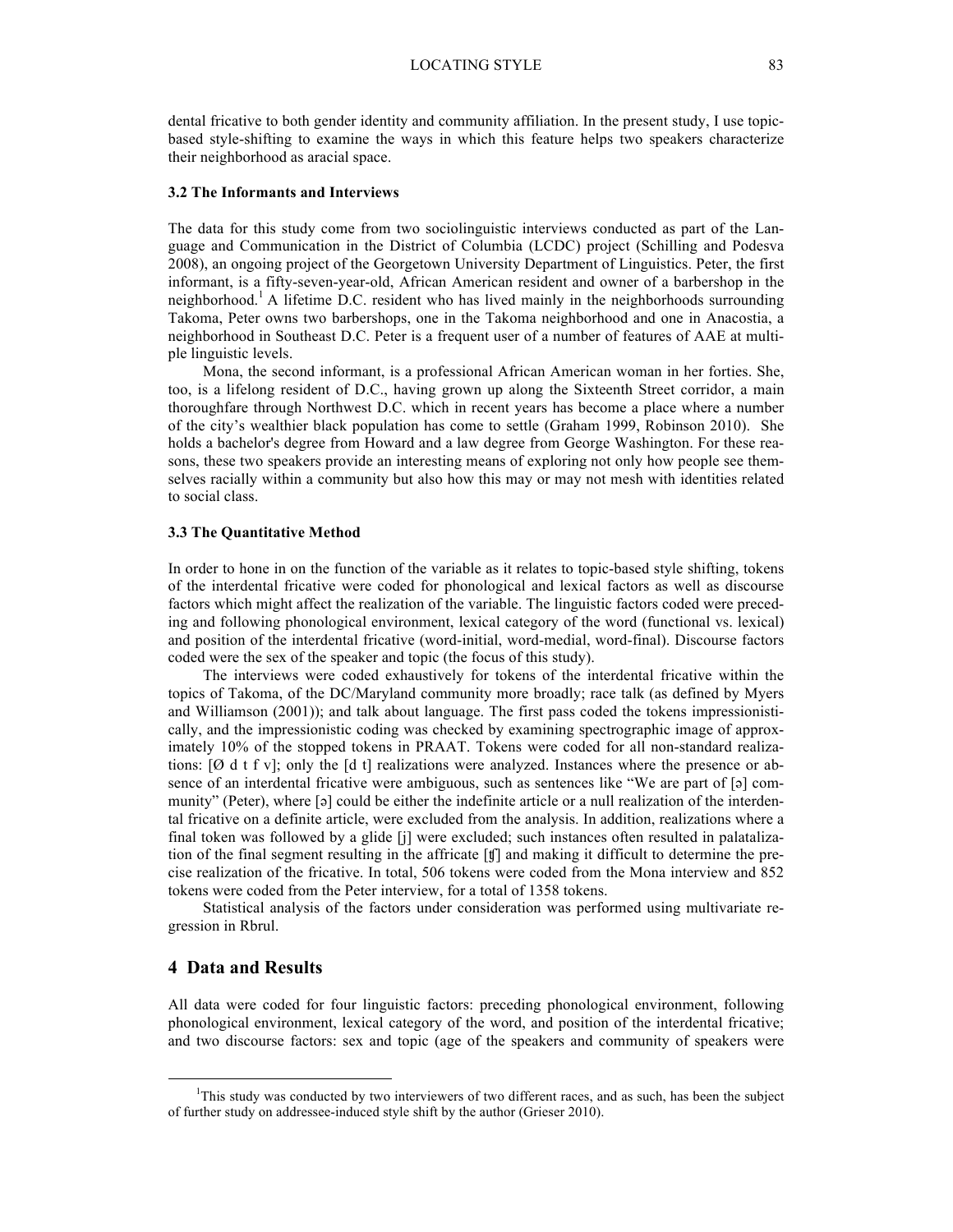controlled for in speaker selection). All factors, linguistic and discourse, were found to be significant predictors of stopped realization of the interdental fricative in a binomial step-up and stepdown regression. Below I consider each linguistic factor in turn, and finally turn to the social factors of speaker and topic that are of particular interest to this study.

#### **4.1 Linguistic Factors**

Tokens were coded for precise preceding and following phonological environment and examined for similarities in behavior across any identifiable natural classes. Based on this, the preceding environment was collapsed into four categories: vowels, coronal consonants, non-coronal consonants, and pause; following environment was collapsed into three categories: vowels, consonants, and pause. Both preceding ( $p = 0.029$ ) and following ( $p = 0.027$ ) environments were found to be significant predictors of stopped variants. For preceding environment, vowels were found to have the strongest effect, followed by coronals, pauses and consonants; for following environment, consonants were found to have a more significant effect.

In addition to phonological environment, the position of the interdental fricative (word-initial, word-medial, word-final) was found to be a significant predictor of stopped realization ( $p =$ 0.033). Finally, lexical category was found to be a significant predictor ( $p < 0.0001$ ), with functional words being much more likely to be stopped than lexical words.

|                   | factor     | tokens | $\frac{0}{0}$<br>stopped | factor<br>weight |
|-------------------|------------|--------|--------------------------|------------------|
| lexical category  |            |        |                          |                  |
|                   | functional | 1014   | 0.246                    | 0.666            |
|                   | lexical    | 344    | 0.015                    | 0.143            |
| preceding segment |            |        |                          |                  |
|                   | vowels     | 387    | 0.191                    | 0.964            |
|                   | coronals   | 502    | 0.239                    | 0.953            |
|                   | pause      | 112    | 0.214                    | 0.94             |
|                   | consonants | 356    | 0.157                    | 0.933            |
| following segment |            |        |                          |                  |
|                   | consonants | 124    | 0.185                    | 0.995            |
|                   | vowels     | 1227   | 0.205                    | 0.986            |
| position          |            |        |                          |                  |
|                   | initial    | 1171   | 0.219                    | 0.693            |
|                   | final      | 55     | 0.273                    | 0.616            |
|                   | medial     | 132    | 0.023                    | 0.217            |

Table 4.1.1 lists the linguistic factors found to affect the realization of the interdental fricative, in descending order of effect as determined by factor weight.

Table 4.1.1 Linguistic factor effects.

## **4.2 Social Factors**

Studies have shown that usage patterns of features of AAE vary across differing social classes (Labov 1972c, Rickford and Rickford 2000, Rahman 2008). Thus it is unsurprising that Mona and Peter, who differ substantially in social class and the social circles which they inhabit, exhibit quite different rates of th/dh fortition. Peter's stopped realization rate is nearly twice that of Mona's, as shown in table 4.2.1.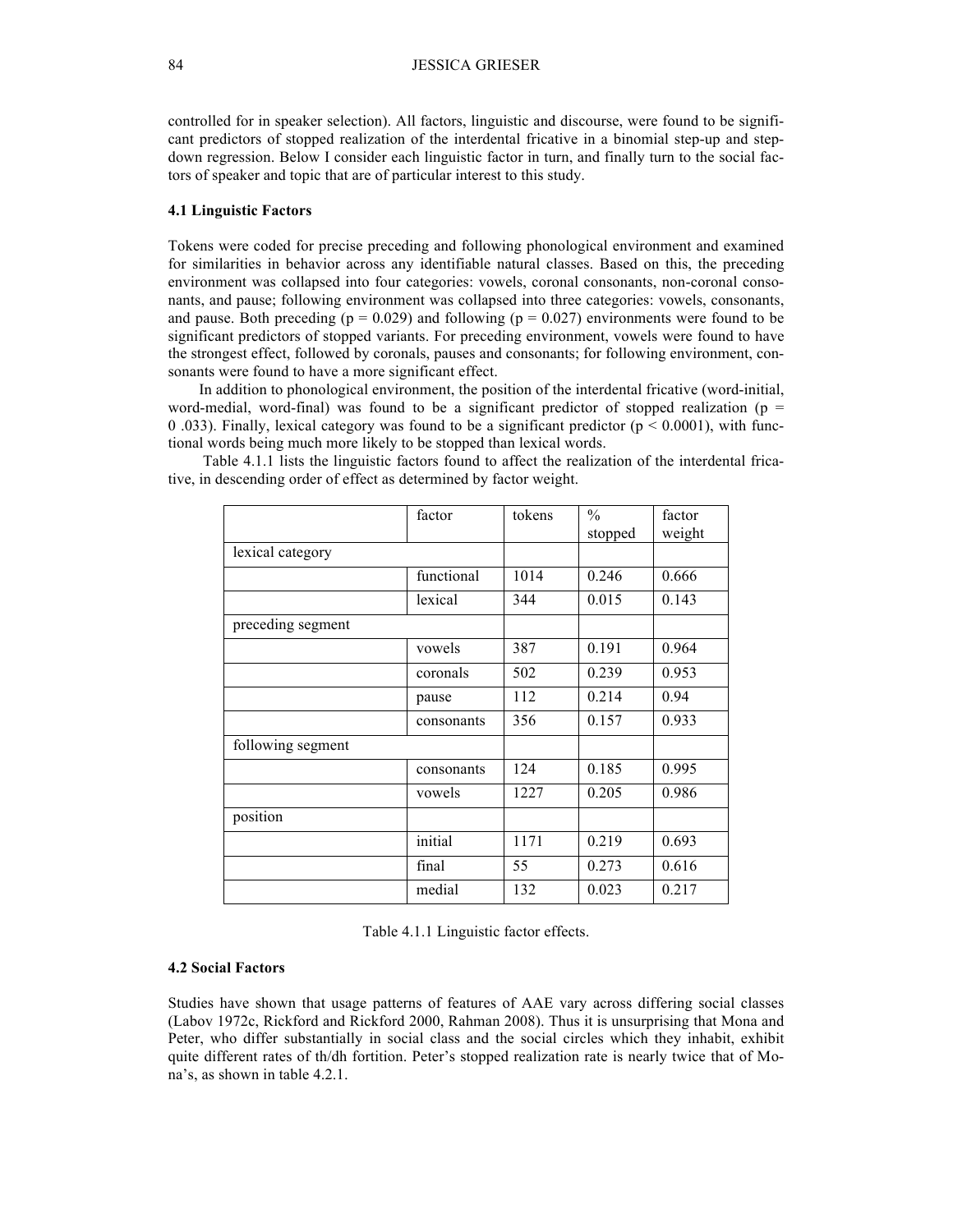|       | fricated |       | stopped |               | total N |
|-------|----------|-------|---------|---------------|---------|
|       |          | $\%$  |         | $\frac{0}{0}$ |         |
| Mona  | 444      | 87.75 | 62      | 12.25         | 506     |
| Peter | 640      | 75.12 | 212     | 24.88         | 852     |
| Total | 1084     | 79.82 | 274     | 20.18         | 1358    |

| Table 4.2.1 Total N and % Realization by speaker. |  |  |
|---------------------------------------------------|--|--|
|---------------------------------------------------|--|--|

Thus far, most studies of AAE have privileged the working-class male speaker (Peter in this analysis) as being the speaker of the most "authentic" AAE. Yet the U.S. black population continues to grow more socioeconomically diverse (Robinson 2010), and thus it is important to think about the ways in which black speakers who do not fall into this traditionally-analyzed group of authentic vernacular speakers use features of AAE. To do this, it is necessary to look at more localized usages of AAE features, and the roles they play in creating social meaning for those who use them.

We see exactly this sort of localized variation in Mona's speech. Although on the whole, Mona uses the stopped variant just over 12% of the time, in one stretch of race talk encompassing 18 tokens, she uses a stopped variant six times and a null variant once, accounting for more than 33% of her total tokens in this stretch of speech, almost three times her overall rate for the interview. In her talk about gentrification and whites moving into Takoma for instance, the stopped variant is used quite frequently:

- (1) When I grew up there[d]
- (2) it was predominantly an African-American community,
- (3) Mhm.
- (4) and now, white families are starting to move into the[d] community.
- (5) As well as Latino families,
- (6) and-just-
- (7) when I was growing up
- (8) it wasn't that  $[d]$  ... white families couldn't live there  $[d]$
- (9) because it was just
- (10) "Oh we don't talk to them[d] white
- (11) But it was just- they[ð] just didn't . Yeah.
- (12) Um, and-77 so they[d] started ... um ... close to the[ð] Metro station,
- (13) and then[ð] just kind of branched ... further[ð] out
- (14) and ...
- (15) They[ð] were accepted ,
- (16) but it was just when I went to- to high school at Coolidge ...
- (17) I don't think[ $\theta$ ] I had any white in my graduating class.

By using an AAE variant to talk about white migration into black space, Mona is able to linguistically situate herself as an original and authentic member of the community like those in Becker's (2009) study, as well as to reclaim and reify the space as "black space" through the use of blackassociated speech.

Not only does Mona's patterning exist at the level of topic, but her style shifts across even smaller stretches of talk within a broader topic. If we examine lines (11) through (13), for instance, we see that of six instances of the interdental fricative, all but one are realized fully fricated. This is in contrast to the rest of this stretch of speech, where all but one realization are stopped. Why is this? Looking more carefully at the content of these three lines, Mona is speaking specifically about the integration of Takoma, as white residents "started close to the Metro station" and "then … branched further out." Thus we see the same pattern rarified on an even smaller level: as talk moves from the beginning of the neighborhood's integration to the point that white members are accepted, so Mona's speech moves away from a variant associated with African American speech, effectively "integrating" her speech along with the neighborhood she describes.

Peter similarly exhibits a style-shifting pattern that reflects his identity in relationship to the physical communities of which he is a part. In describing the heavily-segregated neighborhood of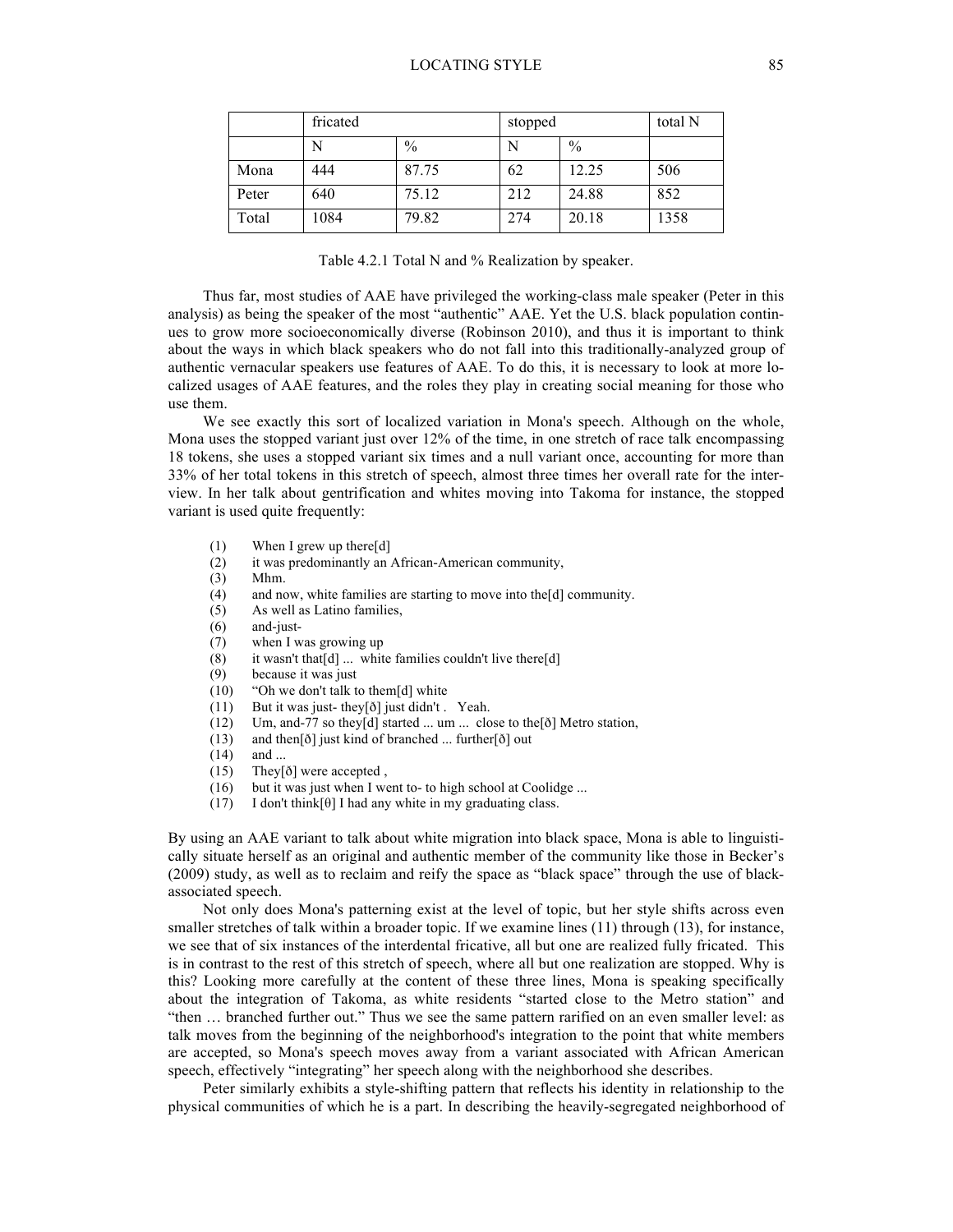Southeast, Peter, although a user of the stopped variant at almost twice Mona's rate, makes very sharp distinctions in his use of the variant in constructed dialogue (Tannen 2007) for himself and for characters he portrays as being either hapless or very successful. In part of the interview, Peter tells a very animated story about the panhandler approaching him and providing a very close estimate of his day's earnings, and expresses his own puzzlement as to how the panhandler managed to come up with the figure he quotes. His realizations of the interdental fricative variable play a significant role in his construction of the differences between himself and the panhandler. Consider the following (realizations of the variable are marked in parentheses):

- (1) He had came down
- (2) and asked me for two dollars
- (3) and I asked him I said wait a minute
- (4) because I know he expecting me to come off real crazy whuhhh
- (5) I said let me get this([d]) straight
- (6) You want me to give you two dollars
- (7) You want me to reach into my pocket and the( $[\delta]$ ) money that( $[\delta]$ ) I stood there( $[d]$ ) all day long and cut hair with
- (8) take my money and give it to you
- (9) so you can go back up into the  $(\emptyset)$  woods
- (10) ad smoke some crack (on) the([ð]) milk crate
- (11) and drink beer with the([d]) money that([ð]) I made all day
- $(12)$  Is that([ $\delta$ ]) what you asking?
- (13) Is that( $[\delta]$ ) what you said because I'm not understanding
- (14) (4 lines omitted)
- (15) How he'd know how much money I got?
- (16) I'ma standing here watching everyone's come in here
- (17) because its certain ones of them $(\emptyset)$  around here
- (18) they( $[d]$ ) ain't going to get in nobody's chair but your chair
- (19) especially them([d]) gals
- (20) they([d]) come down there( $\emptyset$ ) for the( $\emptyset$ ) eyebrow arch
- (21) and they( $\emptyset$ ) don't mess with([d]) the([d]) rest of them( $\emptyset$ )
- (22) I know they( $\emptyset$ ) came to you.

In this stretch of narrative, Peter positions himself as the hard worker in contrast to the panhandler's laziness; consider lines 6-11, where Peter describes the way he has acquired "the money that I stood there all day long and cut hair with" in contrast to what he supposes the panhandler will do with it: "so you can go back up into the woods and smoke some crack on the milk crate". He shows this difference through his descriptions of the panhandler, but he also uses the variables in the speech itself as part of his positioning.

In Peter's constructed dialogue for himself, in lines 4-13, he uses the interdental fricative ten times. Of these ten, only four are stopped (40%). By contrast, in his constructed dialogue for the panhandler (lines 16-22), all eleven instances of the interdental fricative are realized with the stopped or null variant. Because more standard realizations of a variable are commonly conflated with higher levels of education and higher status, Peter uses standard realizations of the interdental fricative in his own constructed speech as a way of reinforcing the distance between himself and the panhandler, and to paint himself as the educated hard-worker, which is congruent with his description of the panhandler's laziness in contrast to his own industrial work in the shop.

These sorts of close discourse analyses reveal the stopped variant to be doing a great deal of work for both speakers in constructing their ideologies of place and in constructing racialized, socioeconomically-stratified characters. In order to better quantify what was going on within the interviews, all 1358 tokens of dh/th were coded exhaustively for topic. This coding followed the same "bottom-up" approach often used in coding phonetic factors: the topics were first coded for a highly utterance-specific topic such as "cat" or "dog" or "vet" and then these things collapsed into larger categories such as "pets." This ultimately resulted in topics grouped into four categories: talk about language and language practice (language), talk about Takoma as a community (Takoma), talk about other communities in D.C. and Maryland (DCother) and talk about race (race), in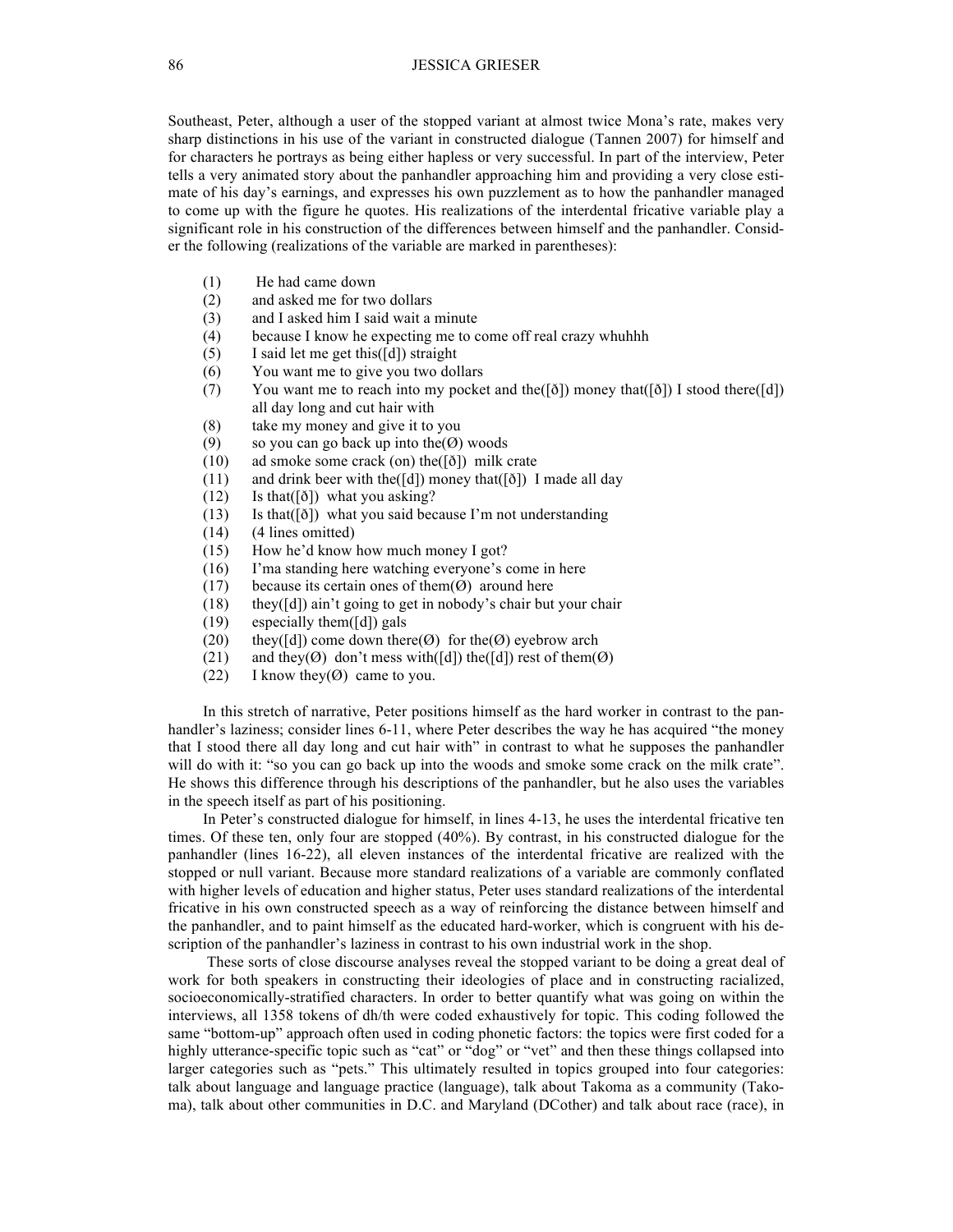#### LOCATING STYLE 87

order to test the hypothesis that speakers might use th/dh to contrast Takoma with other neighborhoods. When all four topics were included in the statistical model, topic emerged as a statistically suggestive, but not significant, predictor of stopped realization ( $p < 0.08$ ). However, it seems evident from the micro-level analyses presented above that topic is salient for the speakers; their speech patterns according to what and whom they speak about. This evidence justified the running of a second regression model, this time collapsing all community talk into one category, and all race talk into another. On this run, topic emerged as a statistically significant predictor of the stopped variant ( $p = 0.024$ ).

| factor   | tokens | % stopped | factor<br>weight |
|----------|--------|-----------|------------------|
| race     | 109    | 0.294     | 0.592            |
| language | 34     | 0.118     | 0.49             |
| other    | 1215   | 0.196     | 0.418            |

Table 4.2.2 Topic Effect on Realization.

## **5 Discussion**

Given that it is evident that the speakers do use a variant as a means of displaying place identity, both across topics and even within shorter stretches of talk about their neighborhoods, we might question why it is that place fails to emerge as a statistically significant predictor of style shifts in this model. One explanation may come from the way race is codified in D.C. space. The two most recent censuses show increased migration of upper-class whites into the western quadrants of D.C., with increasing poverty and growing minority racial populations in the other two quadrants. Thus D.C. neighborhoods are often inherently racialized entities—to talk about the heavily-black Southeast neighborhood of Anacostia is to talk about blackness, to talk about the predominately white neighborhoods in the upper Northwest is to talk about whiteness. Thus in the same way talk of language often cannot be separated from larger Discourses about race (Podesva 2008), to talk about D.C. as physical space is similarly to implicitly talk about race.

Additionally, the lack of statistically significant difference between Takoma talk and non-Takoma talk, particularly in light of the content of Mona's interview, may point to the speakers' identities and stances toward Takoma vs. D.C. more broadly. Takoma, to its residents, is consistently referred to as race-neutral—the idea is that the community is first and racial divides are not salient for its members. The lack of distinction between Takoma-oriented talk and non-Takomaoriented talk may be best interpreted as a reflection of this general valuing of race neutrality and multiracial acceptance that is dominant throughout the Takoma community.

## **6 Conclusions**

Variationist analyses provide insight into a community's macro- and micro-level language practice. They give us information about salient separations in discourse for particular speakers. Yet it is also important to situate variationist study within locally salient discourses of identity, which often are tied to place.

We have long understood that phonological variables may codify local, place-oriented identities (Labov 1963). In the small study of Mona and Peter, their use of the variable in question is revealing with regard to its use to index racial identity. Talk about the District of Columbia occasions different use of the variable than does talk about race. Yet within talk about the District of Columbia, there is not a difference in the use of an ethnoracially-marked variant between talk about Takoma and talk about D.C. more broadly. I suggest that this is a sign that for these speakers, Takoma is to be interpreted as racially neutral space.

Further work is needed to examine whether or not this lack of distinction between District of Columbia talk and Takoma talk exists for more Takoma residents. In addition, while the rates of use of the variable support the hypothesis of a continuum in black speech styles which is related to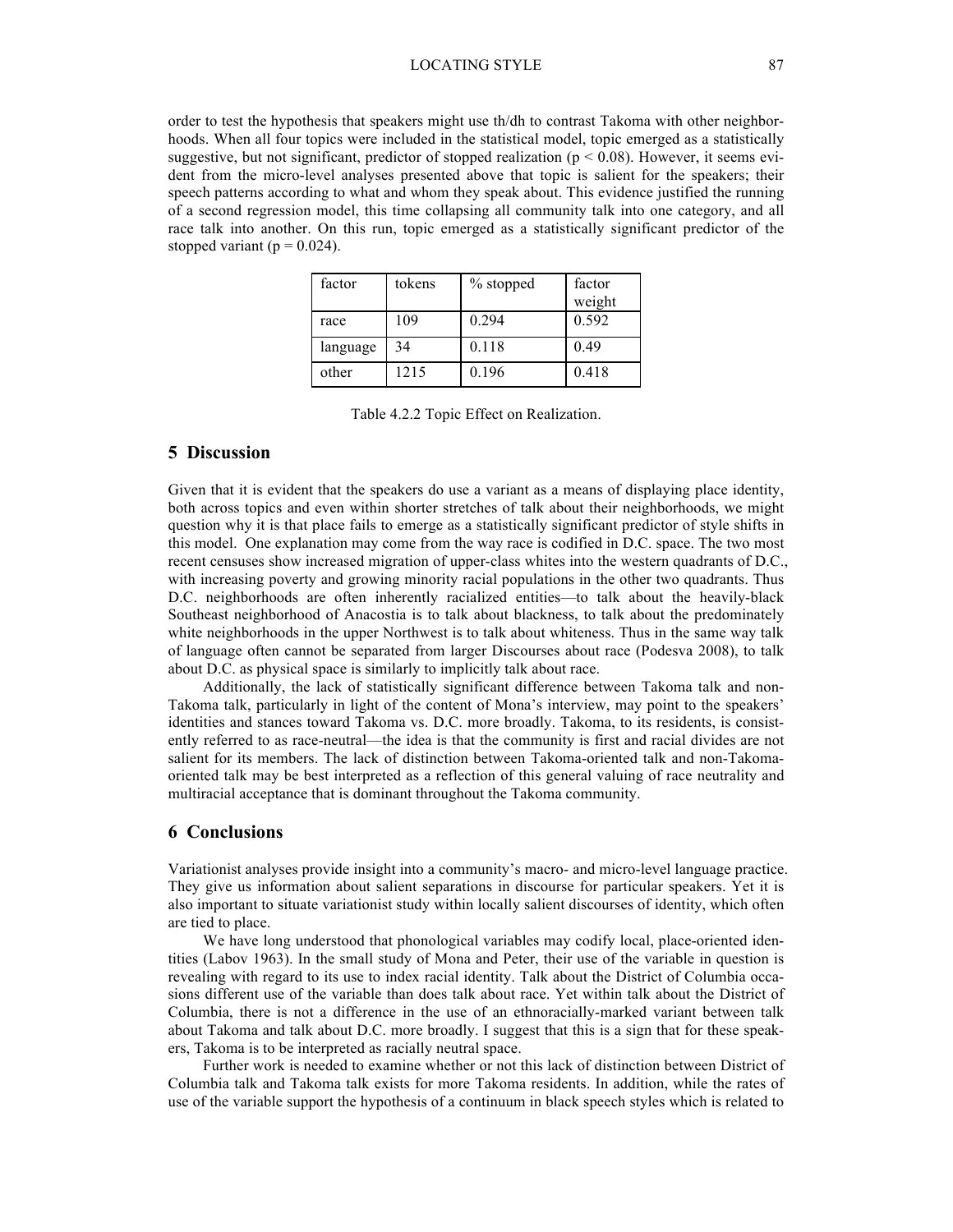social class, this is a very small sample of only two speakers, who, although contrasting on an area (class) in which this study is interested, do not provide so much evidence that generalizations can be made much beyond their own style. A greater number of informants across a variety of socioeconomic classes and careers would provide additional insight.

In his interview, Peter comments, "Doesn't make a difference whether I'm black you white or what nationality you are. We've gotten past that you know….Doesn't make a difference whether it's D.C. or Maryland, bang! We are a part of a community." It is this attitude which characterizes Takoma as a haven of race-neutral unity. Because to talk about D.C. is to talk about race, to balance Takoma talk with talk about other parts of D.C. is to implicitly reject race as a salient discourse of Takoma—it positions Takoma as exactly the race-neutral space that its residents take pride in.

### **References**

- Anderson, Kate. 2008. Justifying race talk: indexicality and the social construction of race and linguistic value. *Journal of Linguistic Anthropology* 18.1: 108–129.
- Becker, Kara. 2009. /r/and the construction of place identity on New York City's Lower East Side. *Journal of Sociolinguistics* 13.5: 634–658.
- Bell, Alan. 1984. Language style as audience design. *Language in Society* 13.2: 145–204.
- Du Bois, John. 2007. The Stance Triangle. In *Stancetaking in Discourse: Subjectivity, Evaluation, Interaction*, ed. Robert Englebretson. 139–182. Amsterdam: John Benjamins.
- Bucholtz, Mary. 1999. 'Why Be Normal?': Language and identity practices in a community of nerd girls. *Language in Society* 28.2: 203–223.
- Dubois, Sylvie, and Barbara Horvath. 1998. Let's tink about dat: interdental fricatives in Cajun English. *Language Variation and Change* 10.3: 245–261.
- Eckert, Penelope. 2008. Variation and the indexical field. *Journal of Sociolinguistics* 12.4: 453–476.
- Eckert, Penelope, and Sally McConell-Ginet. 1992. Communities of Practice: Where Language, Gender, and Power All Live. In *Locating Power: Proceedings of the 1992 Berkeley Women and Language Conference.*, 89–99. Berkeley: Berkeley Women and Language Group.
- Fasold, Ralph. 1972. *Tense Marking in Black English; A Linguistic and Social Analysis*. Harcourt College Pub.
- Graham, Lawrence. 1999. *Our Kind of People: Inside America's Black Upper Class*. Harper Perennial.
- Grieser, Jessica. 2010. Audience-Directed Intraspeaker AAVE Variation: A Study in Washington, D.C. Paper presented at Sociolinguistics Symposium 18, University of Southampton.
- Hay, Jennifer, Stefanie Jannedy, and Norma Mendoza-Denton. 1999. Oprah and /AY/: Lexical Frequency, Referee Design and Style. In *Procceedings of the 14th Annual Congress of Phonetic Sciences.*
- Johnstone, Barbara., and Scott Kiesling. 2008. Indexicality and experience: exploring the meanings of /aw/ monophthongization in Pittsburgh. *Journal of Sociolinguistics* 12.1: 5–33.
- Labov, William. 1972. *Sociolinguistic Patterns*. Philadelphia: University of Pennsylvania Press.
- Labov, William. 1963. The social motivation of a sound change. *Word*. 19: 273-309.
- Labov, William. 1966. *The Social Stratification of English in New York City.* Cambridge: Cambridge University Press.
- Modan, Gabriella Gahlia. 2007. *Turf Wars: Discourse, Diversity, and the Politics of Place*. Wiley-Blackwell. Myers, Kristin and Passion Williamson. 2001. Race talk: the perpetuation of racism through private discourse.
- *Race and Society* 4.1: 3–26. Nielsen, Rasmus. 2009. 'I ain't never been charged with nothing!': The use of falsetto speech as a linguistic
- strategy of indignation. In *U. Penn Working Papers in Linguistics 15.2: Selected Papers from NWAV 37*
- Podesva, Robert. 2007. Phonation type as a stylistic variable: the use of falsetto in constructing a persona. *Journal of Sociolinguistics* 11.4: 478.
- Podesva, Robert. 2008. Linking Phonological Variation to Discourses of Race and Place in D.C. Paper presented at the annual meeting of the American Anthropological Association, San Francisco, CA.
- Rahman, Jacquelyn. 2008. Middle-class African Americans: reactions and attitudes toward African American English. *American Speech* 83.2: 141.
- Rickford, John, and Faye McNair-Knox. 1994. Addressee-and topic-influenced style shift: a quantitative sociolinguistic study. *Sociolinguistic Perspectives on Register*: 235–76.
- Rickford, John, and Russell Rickford. 2000. *Spoken Soul: The Story of Black English*. Wiley.
- Robinson, Eugene. 2010. *Disintegration: The Splintering of Black America*. 1st ed. Doubleday.
- Schilling-Estes, N. 2004. Constructing ethnicity in interaction. *Journal of Sociolinguistics* 8 (2): 163–195.